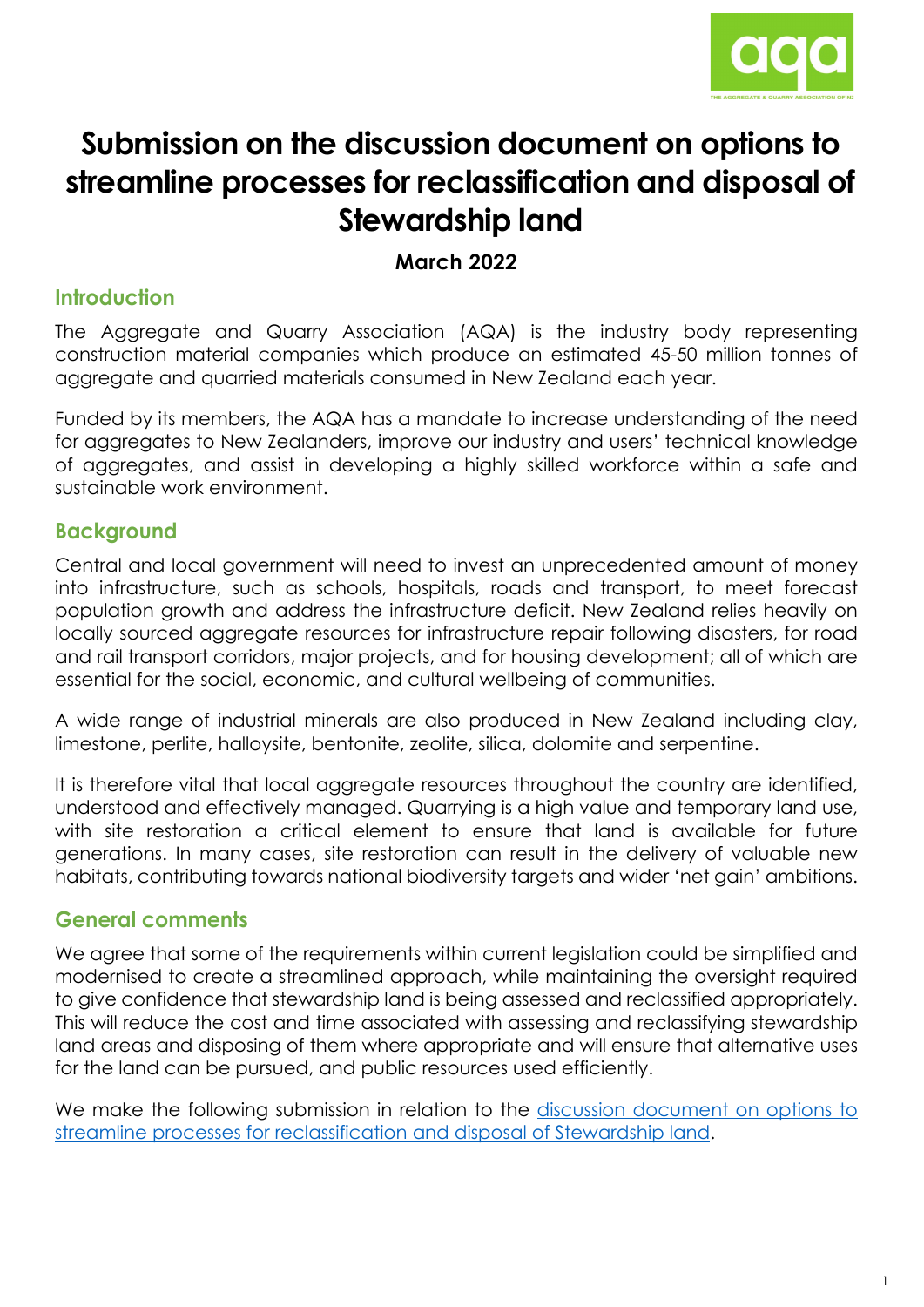

# **Improving consistency of public notification and submission processes**

We support proposed Options 1.1 and 1.2 as follows:

- Shorten the period that the panels must allow for public submissions to 20 working days, and
- Allow the ability to decline a hearing where holding the hearing would cause substantial delay to the process or cause substantial burden on the resources of the panel.

We agree that these two options balance the objective of enabling a more efficient process for reclassifying stewardship land while ensuring Department of Conservation (DOC) meets its wider obligations under conservation legislation. It would also meet the objective of enabling national panels to carry out their work efficiently and effectively.

## **Enabling the national panels to carry out the public notification and submission process**

We support amending the Conservation Act to enable the national panels to carry out the public notification (Option 2.1).

#### **Clarifying responsibilities for making recommendations to reclassify stewardship land to national park land**

We agree that national panels should assume primary responsibility for reclassifying stewardship land as national parks in consultation with tangata whenua, the NZCA and relevant conservation boards.

# **Removing the statutory step to declare all stewardship land to be held for conservation purposes before it can be reclassified or disposed of**

We support declaring all stewardship land under section 62 of the Conservation Act 1987 to be held for conservation purposes via a legislative change (Option 4.1), as the current process appears to be an unnecessary administrative process for little benefit.

#### **Enabling the Minister of Conservation to direct the proceeds of sale of stewardship land to DOC**

We support the pragmatic approach of Option 5.1 to amend the Conservation Act to allow the Minister of Conservation to direct the proceeds of sale of stewardship land to DOC for further reclassification or management activities.

#### **Clarifying the status of concessions on reclassified stewardship land**

Currently extraction of aggregates on DOC land is essential for flood mitigation, river restoration, and the construction and maintenance of tracks, carparks and structures in national parks and on other DOC land. An example is the extraction of rock and gravel from conservation land adjoining the Waiho River near Franz Josef Glacier to help protect its walking tracks. This sensible and pragmatic decision saved DOC a fourfold amount – and considerable carbon emissions – from the alternative of trucking material a long distance.